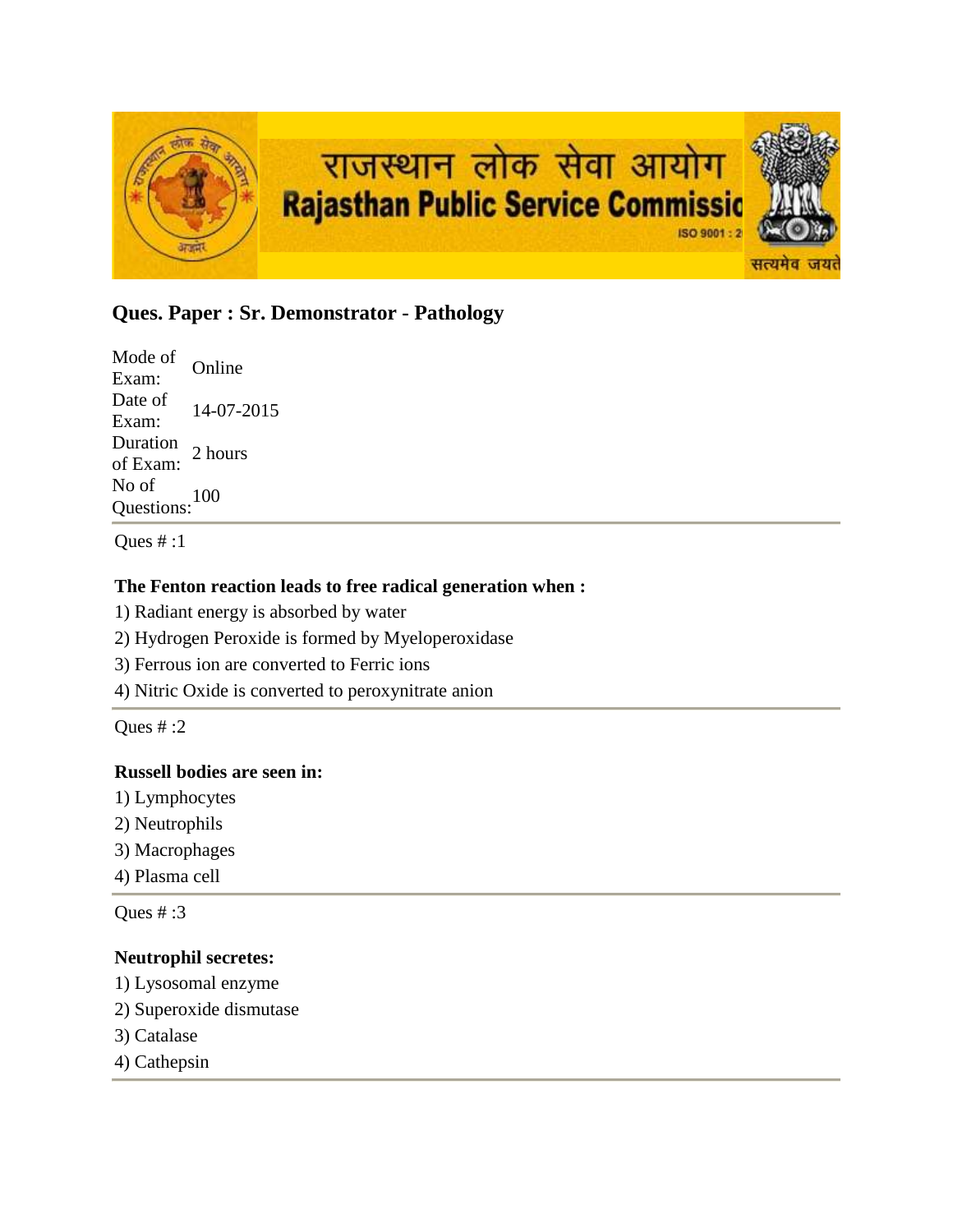### **Crooke's hyaline body is presented in**

- 1) Yellow fever
- 2) Basophil cells of the pituitary glans in cushing syndrome
- 3) Parkinsonism
- 4) Huntington's disease

Ques # :5

### **Which of the following statement about Telomerase is true**

- 1) Has RNA polymerase activity
- 2) Causes carcinogenasis
- 3) Present in somatic cells
- 4) Absent in germ cells

Ques # :6

## **Pyroptosis has all the features except**

- 1) occurs in cells infected by microbes
- 2) Activation of capase-1
- 3) Generates biologically active IL-1
- 4) Triggered by viral proteins of RNA and DNA virus

Ques # :7

### **Oxygen dependent killing is done through :**

- 1) NADPH oxidase
- 2) Superoxide dismutase
- 3) Catalase
- 4) Glutathione peroxidase

Ques # :8

### **Which are of the following is most important diapedesis**

- 1) PECAM-1
- 2) Selectin
- 3) Integrin
- 4) Mucin like glycoprotein

Ques # :9

### **Which of the following is not an inflammatory mediator**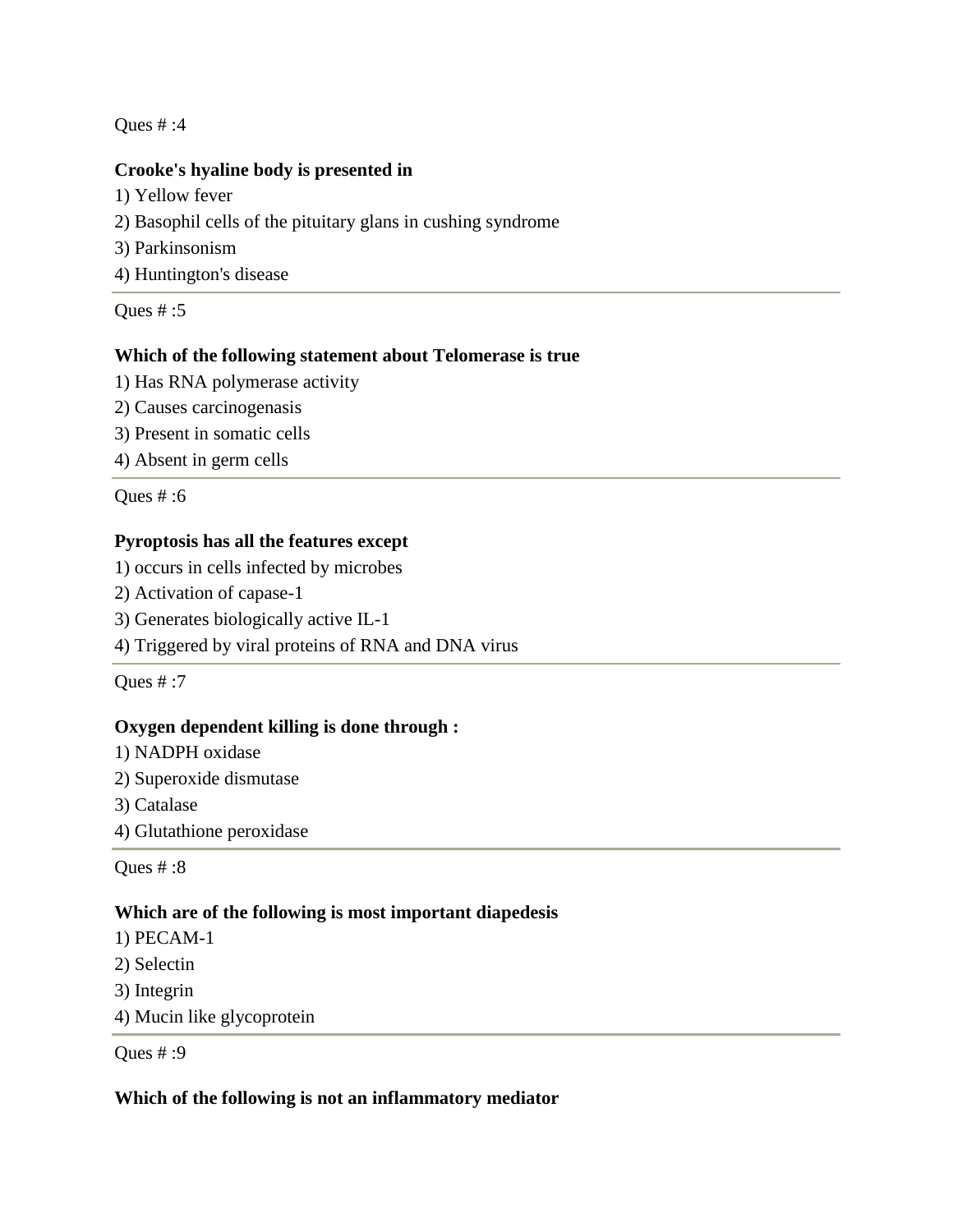- 1) Tumour Necrosis factor
- 2) Myeloperoxidase
- 3) Interferons
- 4) Interleukin

#### **Lewis triple response is caused due to:**

- 1) Histamine
- 2) Axon reflex
- 3) injury to endothelium
- 4) Increased permeability

Ques # :11

### **Which complement fragments are called anaphylatoxins?**

- 1) C3a and C3b
- 2) C3b and C5b
- 3) C5a and C3b
- 4) C3a and C5a

Ques # :12

## **Cryoprecipitate is rich in which of the following clotting factors:**

- 1) Factor II
- 2) Factor V
- 3) Factor VII
- 4) Factor VIII

Ques # :13

### **Opsonins are :**

1) C3a 2) Ig M 3) Carbohydrate binding proteins 4) Selectins

### Ques # :14

## **The following type of renal calculi are radiolucent**

- 1) Calcium oxalate
- 2) Struvite
- 3) Uric acid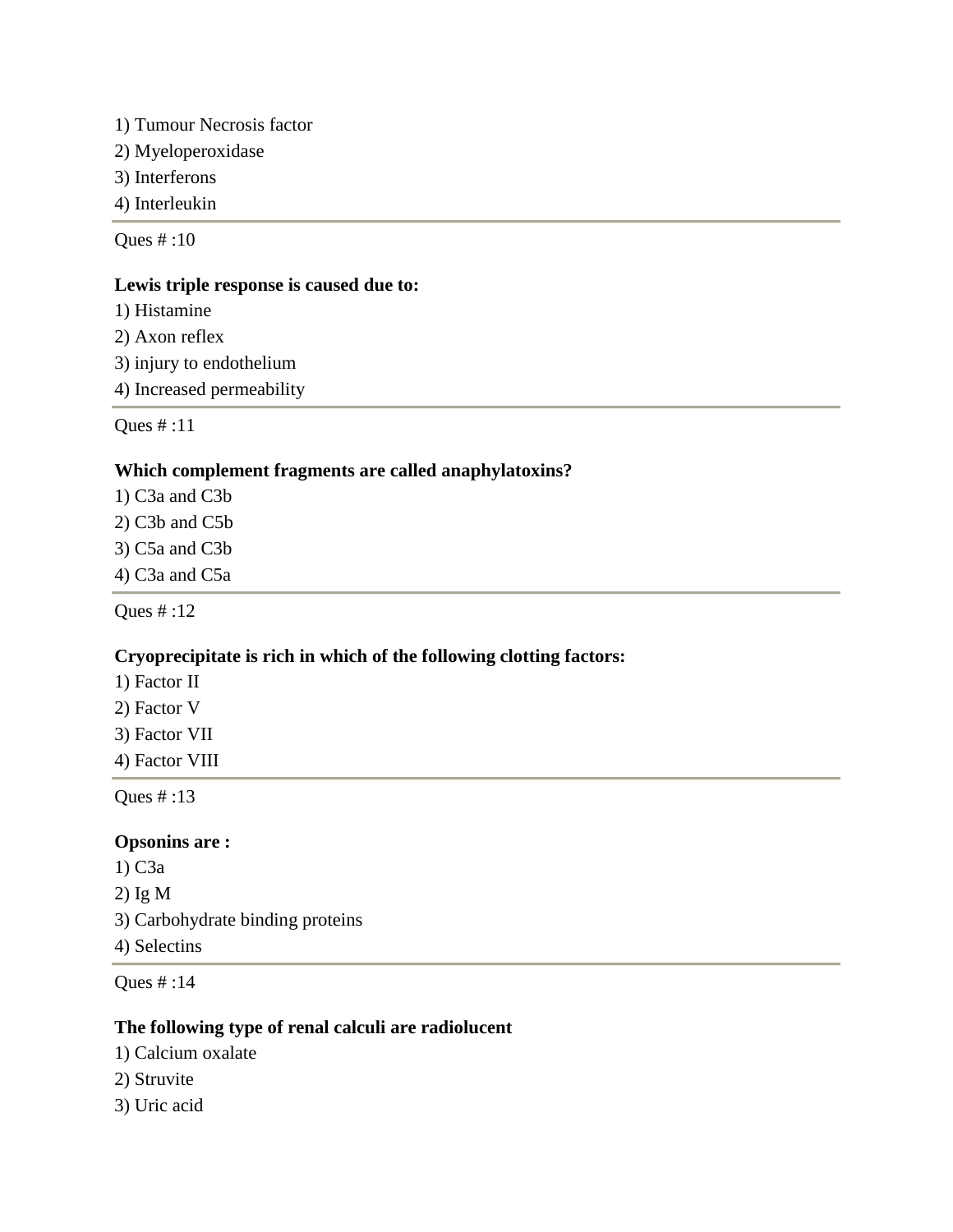4) Calcium phosphate

Ques # :15

### **Prion disease is caused by:**

- 1) Misfolding of proteins
- 2) Denaturation of Proteins
- 3) Reduced formation of proteins
- 4) Excess formation of proteins

Ques # :16

## **Who established the concept of chemical substances such as histamine (produced in response to injury) mediate the vascular changes of inflammation:**

1) Celsus

- 2) Rudolf virchow
- 3) Sir Thomas Levis
- 4) Elie Metchnikoff

Ques # :17

### **All endothelial cells produce thrmbomodulin except those found in :**

- 1) Hepatic circulation
- 2) Cuteneous circulation
- 3) Cerebral Microcirculation
- 4) Renal circulation

Ques # :18

### **Lung abscess secondary to aspiration pneumonia develops more often in:**

- 1) Lower lobe of right lung
- 2) Lower lobe of left lung
- 3) Upper lobe of either lung
- 4) Middle lobe of right lung

Ques # :19

## **Congenital hypercoagulability states are all of the following EXCEPT:**

- 1) Protein C deficiency
- 2) Protein S deficiency
- 3) Anti-phospholipid antibody syndrome
- 4) MTHFR gene mutation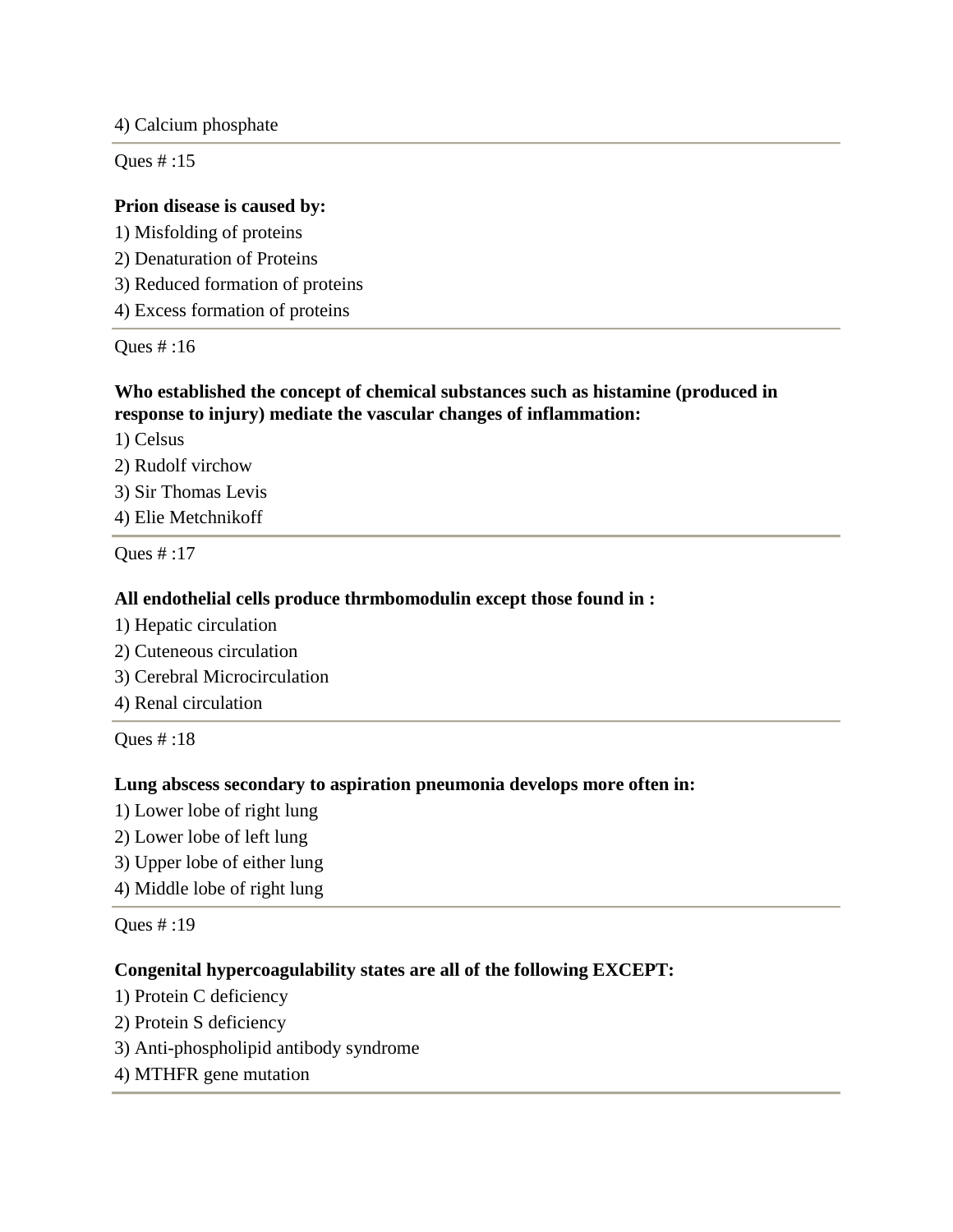### **Arterial Thrombosis is seen in:**

1) Anti-phospholipid antibody syndrome 2) Protein S deficiency 3) Protein C deficiency

4) Antithrombin III deficiency

Ques # :21

### **The initiating mechnism in endotoxic shock is**

- 1) Peripheral vasodilation
- 2) Endothelial injury
- 3) Increased vascular permeability
- 4) Reduced cardiac output

Ques # :22

### **Characteristic inclusion seen in parkinsonism are**

- 1) Hirano bodies
- 2) Nerofibrillary tangle
- 3) Negri bodies
- 4) Lewy bodies

Ques # :23

## **Which of the following disorder has been shown to be genetically transmitted by single autosomal dominant gene**

- 1) Catatonic Schizophrenia
- 2) Phenylketonuria
- 3) Creutzfeldt- Jakob's disease
- 4) Huntington's disease

Ques # :24

### **Which one is NOT a feature of cystic fibrosis?**

- 1) Autosomal recessive disease
- 2) Abnormal chloride transport
- 3) affects intestine only
- 4) Increased risk of pulmonary infections

Ques # :25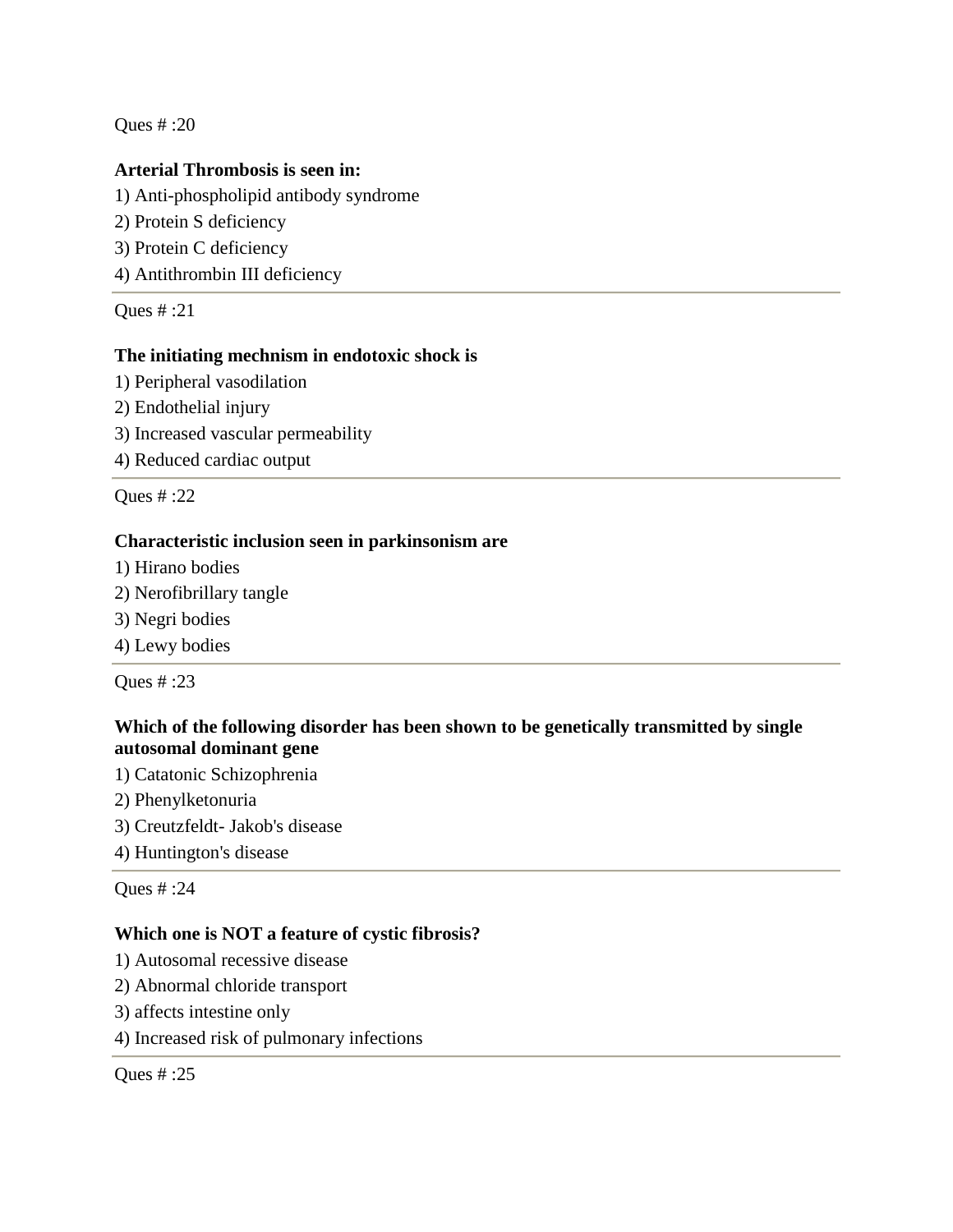## **In prader Willi syndrome , which one of the folllowing is increased?**

1) LH

2) FSH

- 3) TSH
- 4) Ghrelin

Ques # :26

## **Which one of the following type of bronchigenic carcinoma has the worst prognosis**

- 1) Squamous cell carcinoma
- 2) Small cell carcinoma
- 3) Large cell carcinoma
- 4) Adenocarcinoma

Ques # :27

## **Which of the following techniques can be used to detect exact localisation of a genetic locus**

- 1) Chromosome painting
- 2) FISH
- 3) Comaparative genomic hybridization
- 4) Western blot

Ques # :28

## **Gene for Wilm's tumour is located on:**

- 1) Chromosome 1
- 2) Chromosome 10
- 3) Chromosome 11
- 4) Chromosome 12

Ques # :29

## **What does a Ames test evaluate?**

- 1) Experimental induction
- 2) Test for mutagenicity
- 3) Carcinogenasis by ionizing radiation
- 4) viral carcinogenesis

Ques # :30

## **F body is**

1) X chromatin

2) Y chromatin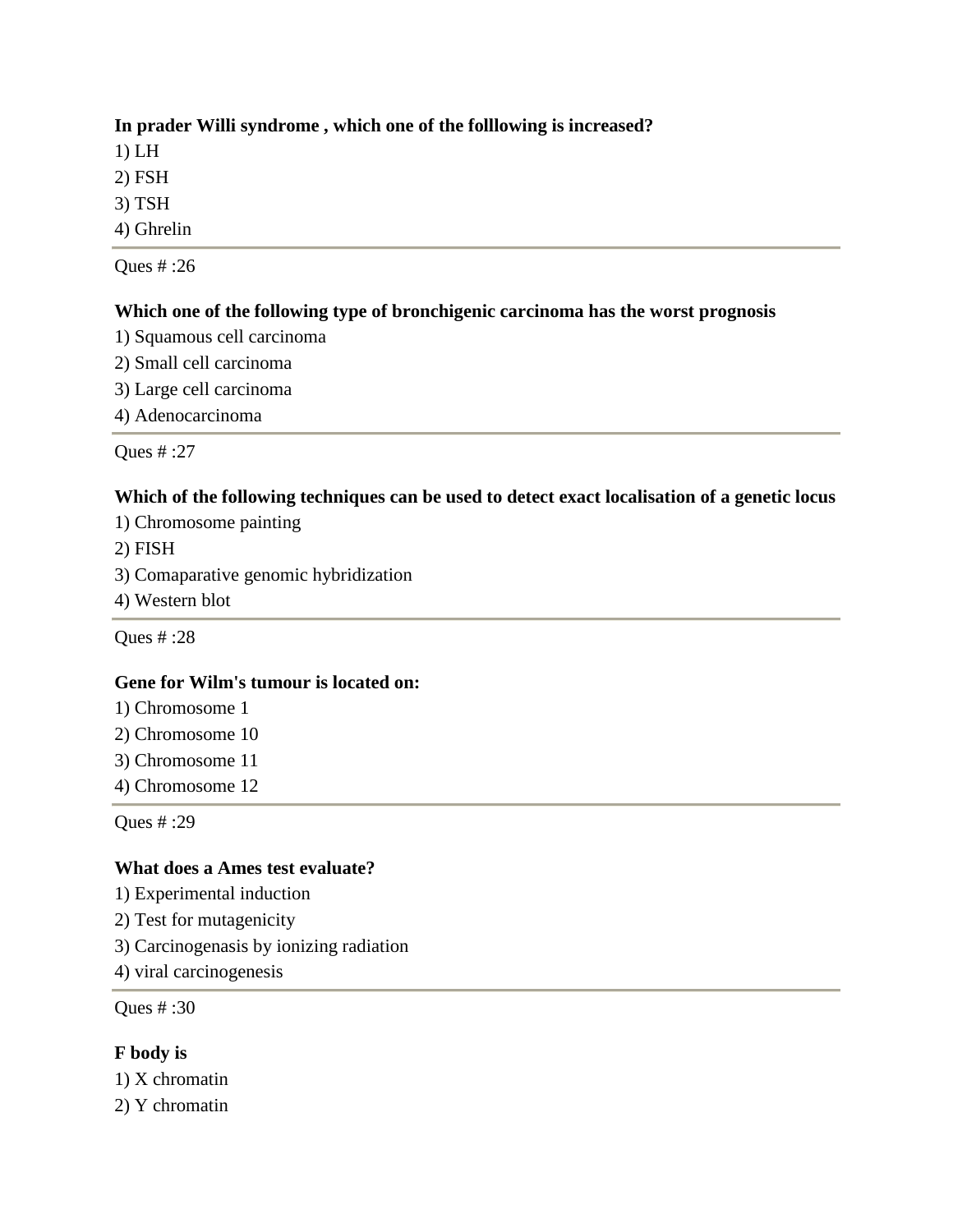3) Chromosome 11

4) Chromosome 21

Ques # :31

### **Rh incompatibility disease of newborn means:**

1) Type 1 Hypersensitivity

2) Type 2 Hypersensitivity

3) Type 3 Hypersensitivity

4) Type 4 Hypersensitivity

Ques # :32

### **Migratory thrombophlebitis is associated with all of the following malignancies except:**

1) Prostate

2) Lung

3) GIT

4) Pancreas

Ques # :33

### **Tumour that follows rule of 10 is :**

- 1) Pheochrmocytoma
- 2) Oncocytoma
- 3) Lymphoma
- 4) Renal cell carcinoma

Ques # :34

### **Epidermal growth factor receptor 1(EGFR 1) is NOT involved in one of the following cancers:**

1) Lung 2) Head & Neck 3) Breast 4) Liver

Ques # :35

### **Which of the following mutation is seen in malignant Melanoma?**

- 1) N-myc
- 2) CDKN2A
- 3) RET
- 4) Rb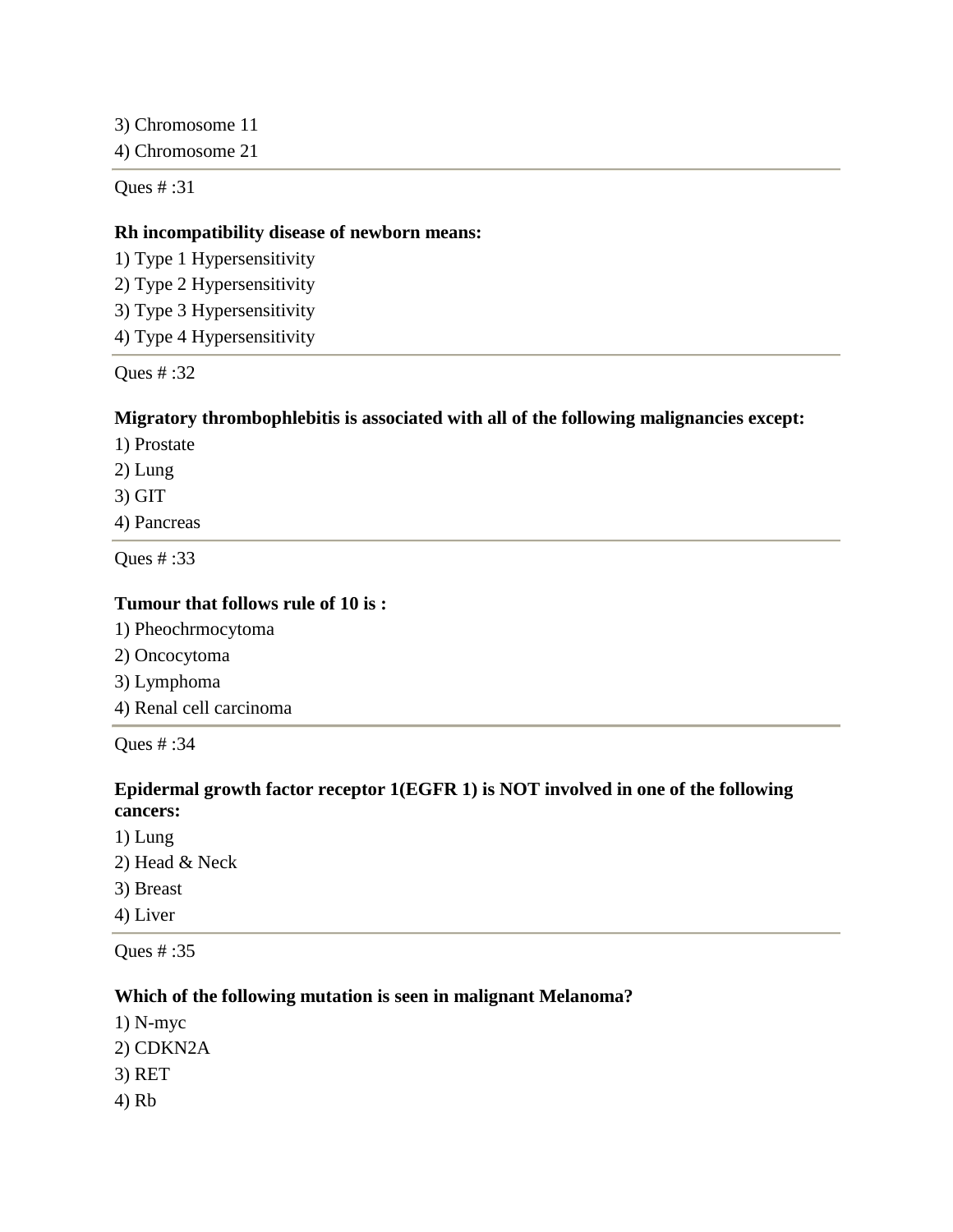#### **The term pseudomalignant osseous tumour is used for the following condition:**

- 1) Myositis ossificans
- 2) Osteochondroma
- 3) Osteoid osteoma
- 4) Osteoblastoma

Ques # :37

#### **Which one is not correctly paired**

1) SMA- smooth muscle tumour 2) S-100-Skeletal Muscle tumour 3) Factor VIII- vascular tumour 4) LCA - Lymphoid cells

Ques # :38

### **Perforins are produced by:**

1) Cytotoxic T cells 2) Suppressor T cells 3) Memory helper T cells 4) Plasma cell Ques # :39

## **NK cells express:**

1) CD 15, CD 55 2) Cd 16, CD 56 3) Cd 16, CD 57 4) Cd 21, CD 66

Ques # :40

## **Which of the following type of hypersensitivity reaction is found in blood transfusion reaction**

- 1) Anaphylatic type
- 2) Cytotoxic type
- 3) Type 3 Hypersensitivity
- 4) Cell mediated hypersensitivity

Ques # :41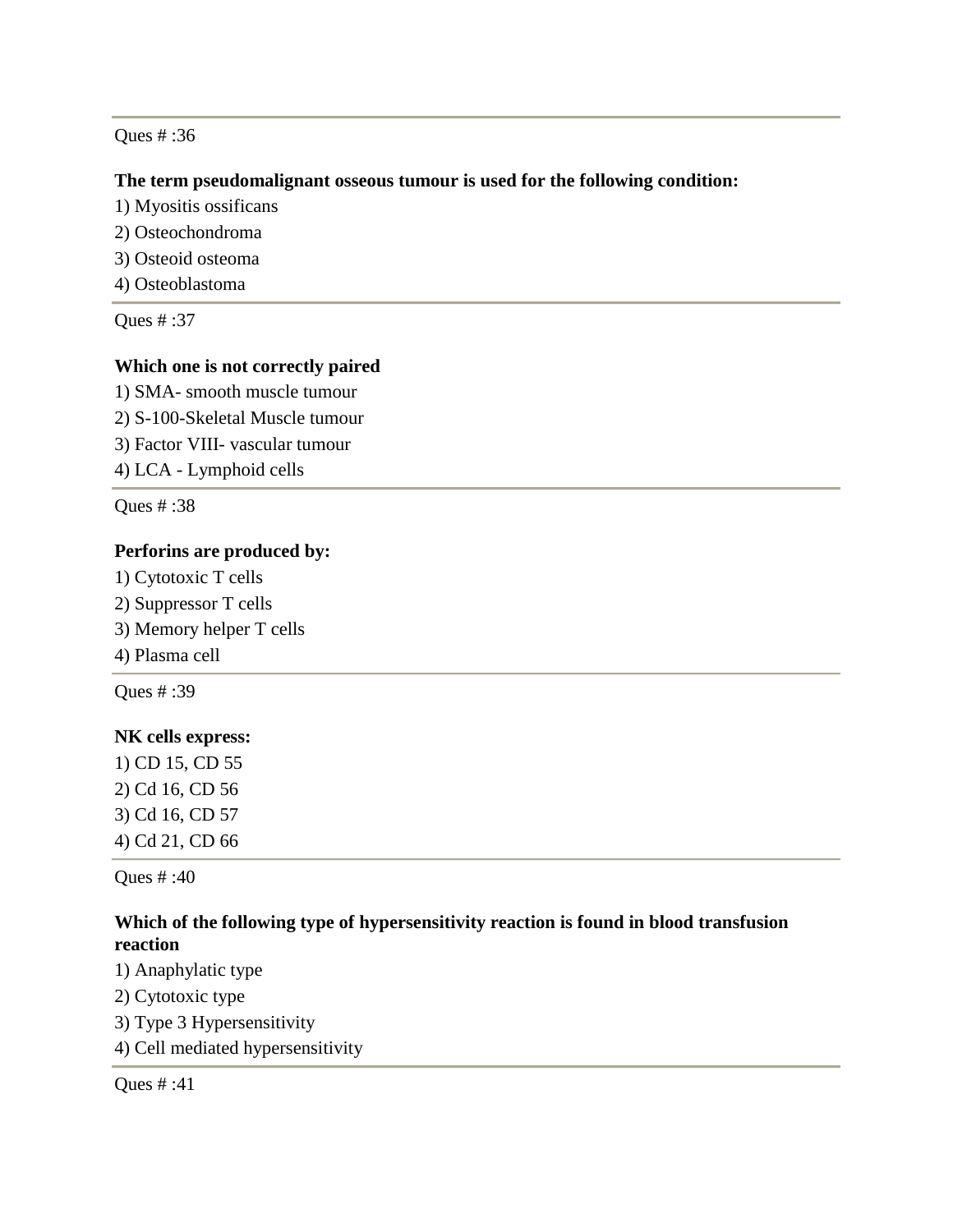### **Myasthenia gravis is most commonly associated with which of the following?**

- 1) Thymoma
- 2) Thymic carcinoma
- 3) Thymic hyperplasia
- 4) Lymphoma

Ques # :42

#### **Anti- topoisomerase is marker of:**

- 1) Systemic sclerosis
- 2) Classic polyarteritis nodosa
- 3) Nephrotic syndrome
- 4) Rheumatoid arthritis

Ques # :43

### **"Macropolycytes" in peripheral smear is a feature of:**

- 1) Hereditary spherocytosis
- 2) Iron deficiency anemia
- 3) Sickle cell anemia
- 4) Megaloblastic anemia

Ques # :44

### **Mircroangiopathic haemolytic anemia seen in all except:**

- 1) Thrombotic thrombocytopenic purpura
- 2) Hemolytic uremic syndrome
- 3) Henoch- Schonlein purpura
- 4) DIC

Ques # :45

### **Paroxysmal nocturnal haemoglobinuria (PNH) due to defect in:**

- 1) CD 59
- 2) CD 15
- 3) CD 100
- 4) CD 20

Ques # :46

### **Which is the most common cytogenatic abnormalities in adult myelodyplastic syndrome**

- 1) Trisomy 8
- 2) 20 q-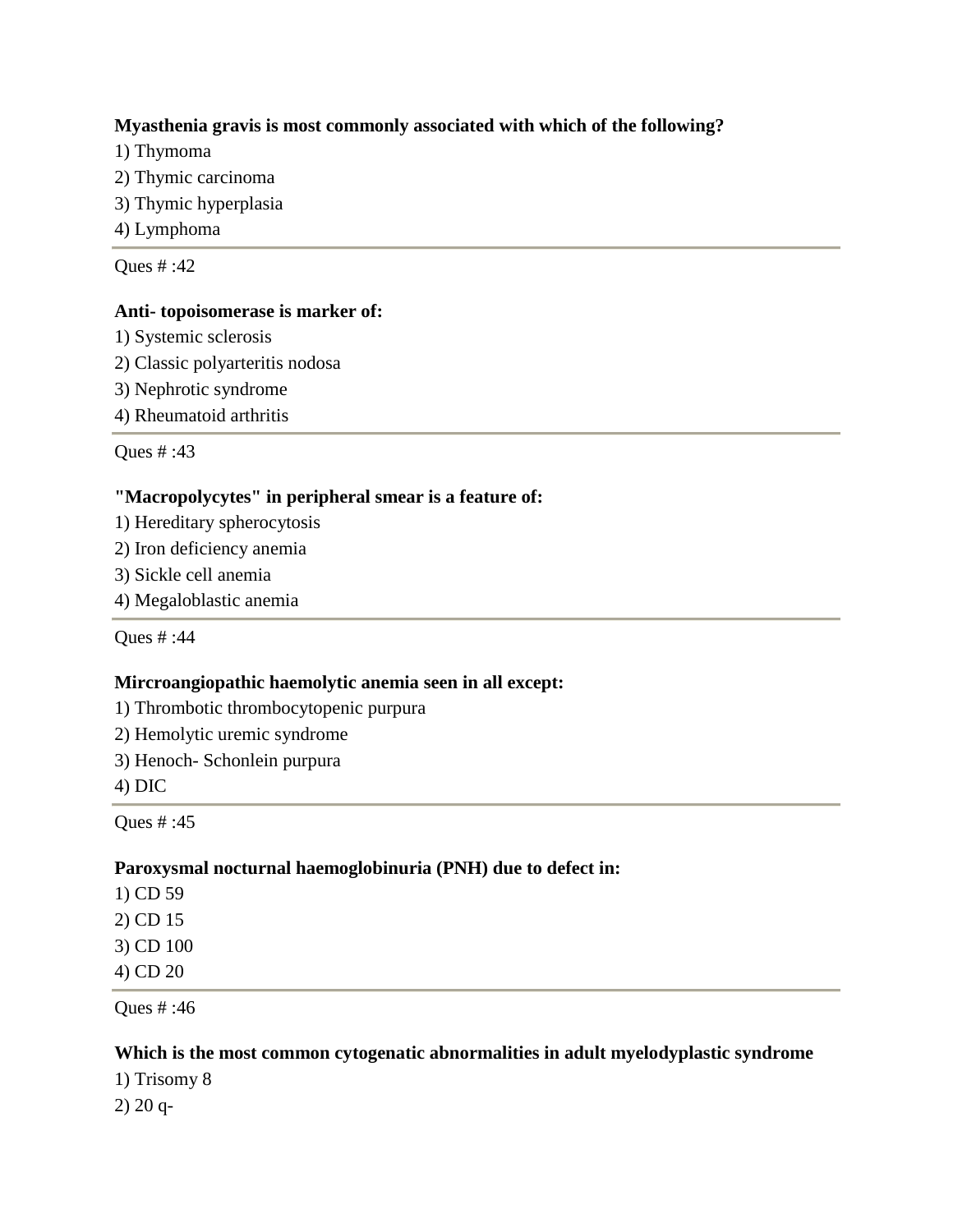3) 5 q-4) Monosomy 7

Ques # :47

#### **What is the chromosomal translocation in AML M3:**

1) t(18,21) 2) t(15;17) 3) t(8,21) 4) t(9,11)

Ques # :48

### **Mantle cell lymphomas are positive for all of the following except:**

1) CD 23 2) CD 20 3) CD 5

4) Cyclin D1

Ques # :49

### **All are B cell lymphomas except :**

- 1) Burkitt's lymphoma
- 2) Mycosis fungoides
- 3) Mantle cell lymphoma
- 4) Follicular cell lymphoma

Ques # :50

### **Proliferation and survival of myeloma cells are dependent on which of the following cytokines?**

- 1) IL-1
- 2) IL-6
- 3) IL-2
- 4) IL-5

Ques # :51

### **Platelet function defect is seen in all except:**

- 1) Bernard Soulier syndrome
- 2) Wiskot Aldrich syndrome
- 3) von- Willebrand disease
- 4) Weber christian disease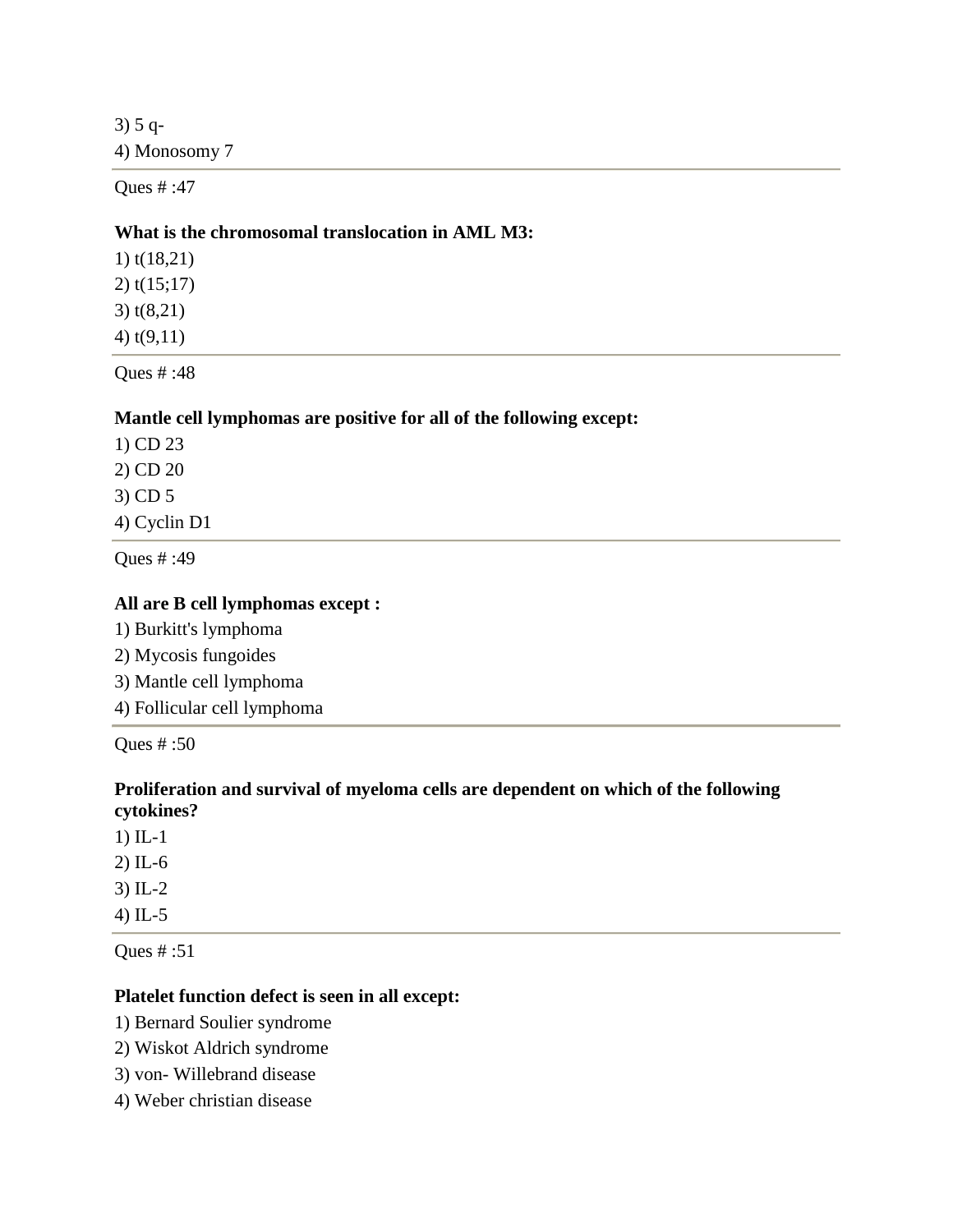### **The chromosomal translocation involving bcl-2 in B-cell lymphoma is:**

1) t(8:14)

2) t(8:12)

3) t(14:18)

4) t(14:22)

Ques # :53

### **Which of the following is the commonest histological finding I benign hypertension?**

- 1) Proliferative end arteritis
- 2) Necrotizing arteriolitis
- 3) Hyaline arteriosclerosis
- 4) Cystic medial necrosis

Ques # :54

### **Cystic medial necrosis is seen in**

- 1) Marfan syndrome
- 2) Friedrichs ataxia
- 3) Down syndrome
- 4) Kawasaki disease

Ques # :55

## **Which type of FSGS has the worst prgnosis?**

- 1) Tip variant
- 2) Collapsing
- 3) NOS
- 4) Perihilar

Ques # :56

### **Gluten sensitive enteropathy is most strongly associated with:**

1) HLA-DQ2 2) HLA-DR4 3) HLA-DQ3 4) Blood group 'B'

Ques # :57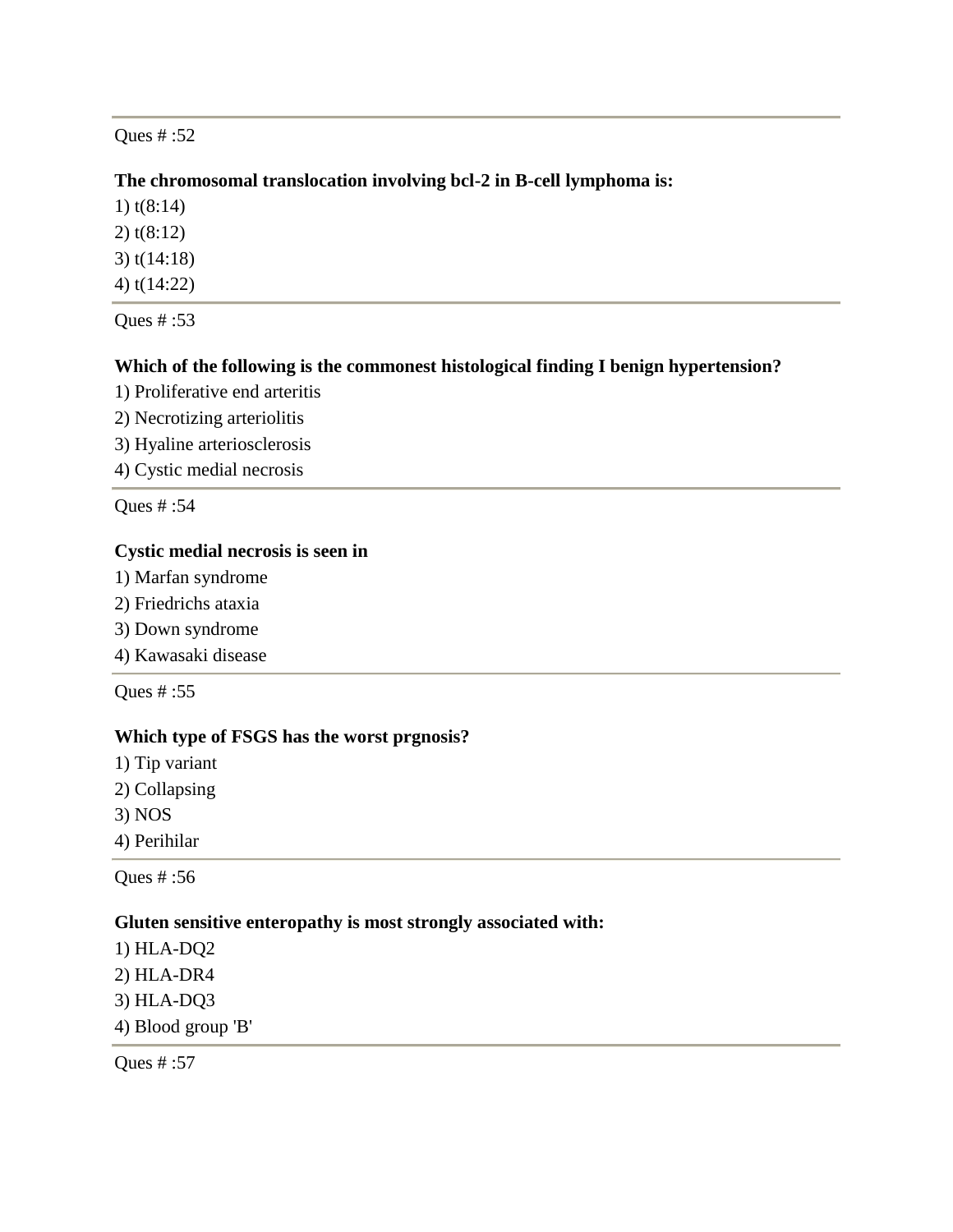### **Rare histological variants of carcinoma breast with better prognosis include all except:**

- 1) Colloid carcinoma
- 2) Medullary carcinoma
- 3) Inflammatory carcinoma
- 4) Tubular carcinoma

Ques # :58

### **Programmed cell death is known as:**

1) Cytolysis

- 2) Apoptosis
- 3) Necrosis
- 4) Proptosis

Ques # :59

## **Liquefective necrosis is typically seen in :**

- 1) Ischemic necrosis of heart
- 2) Ischemic necrosis of brain
- 3) Ischemic necrosis of intestine
- 4) Tuberculosis

Ques # :60

## **Psammoma bodies are seen in all , except:**

- 1) Follicular carcinoma of thyroid
- 2) Papillary carcinoma of thyroid
- 3) Serious systadenoma ovary
- 4) Meningioma

Ques # :61

## **In acute inflammation of tissue, response consist of all except:**

- 1) Vasodilation
- 2) Exudation
- 3) Neutrophillic response
- 4) Granuloma formation

Ques # :62

## **Most important source of histamine**

- 1) Mast cells
- 2) Neutrophil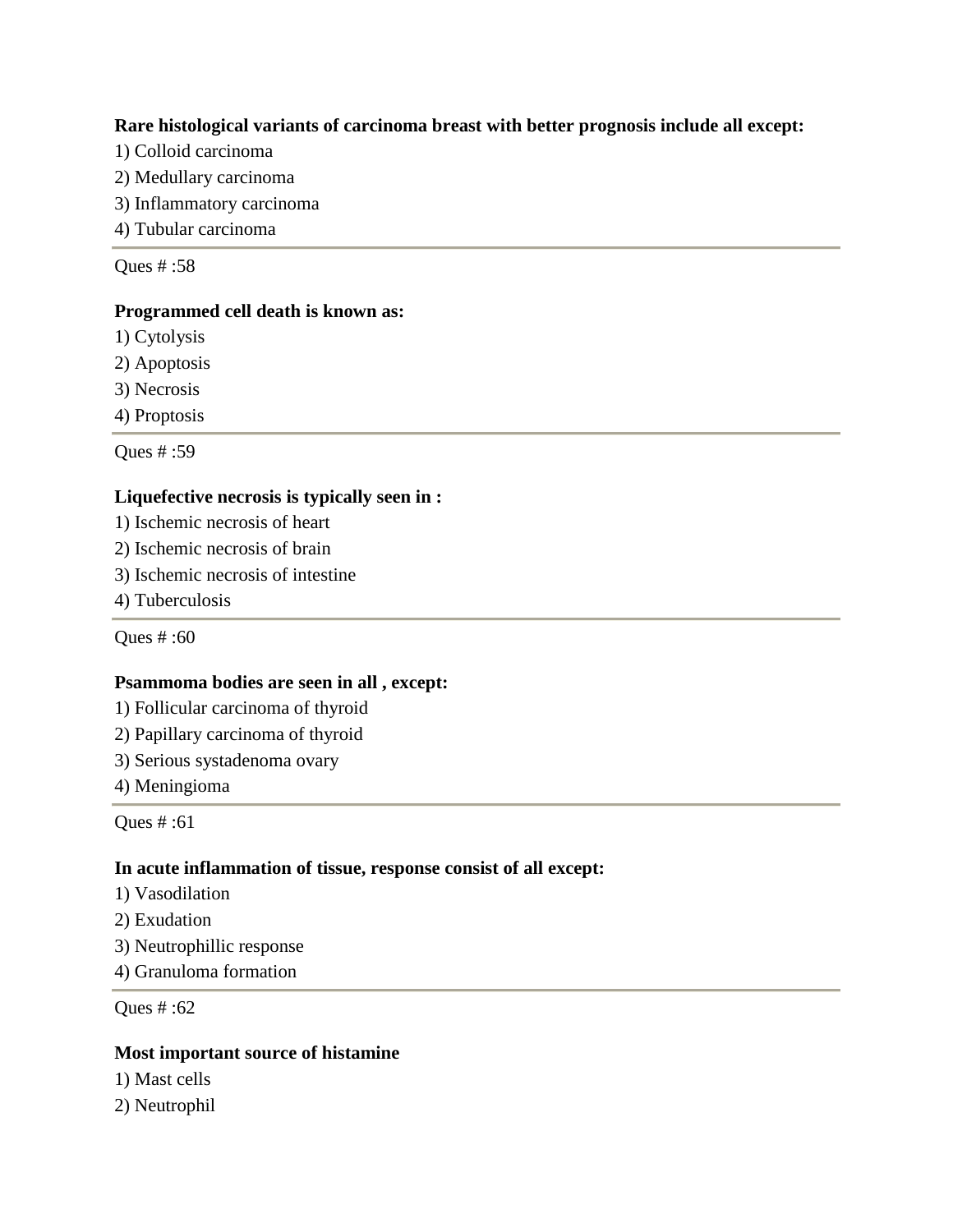3) Eosinophil

4) Macrophange

Ques # :63

### **Cells most sensitive to hypoxia are :**

1) Myocardial cells

2) Neurons

3) Hepatocytes

4) Renal tublar epithelial cells

Ques # :64

### **Schiller-Duval bodies are seen in :**

- 1) Teratoma
- 2) Seminoma

3) Yolk sac tumour

4) Chloriocarcinoma

Ques # :65

### **Extrinsic pathway of clotting factor is measured by:**

- 1) Prothrombin time
- 2) Activated partial Thromboplastin time
- 3) Bleeding time
- 4) Clotting time

Ques # :66

#### **Bleeding time is abnormal in :**

- 1) Hemophilia
- 2) Christmas disease

3) von- Willebrand disease

4) Vitamin K deficiency

Ques # :67

### **Most common site for Amoebiasis**

- 1) Sigmoid colon
- 2) Transverse colon
- 3) Caecum & ascending colon
- 4) Liver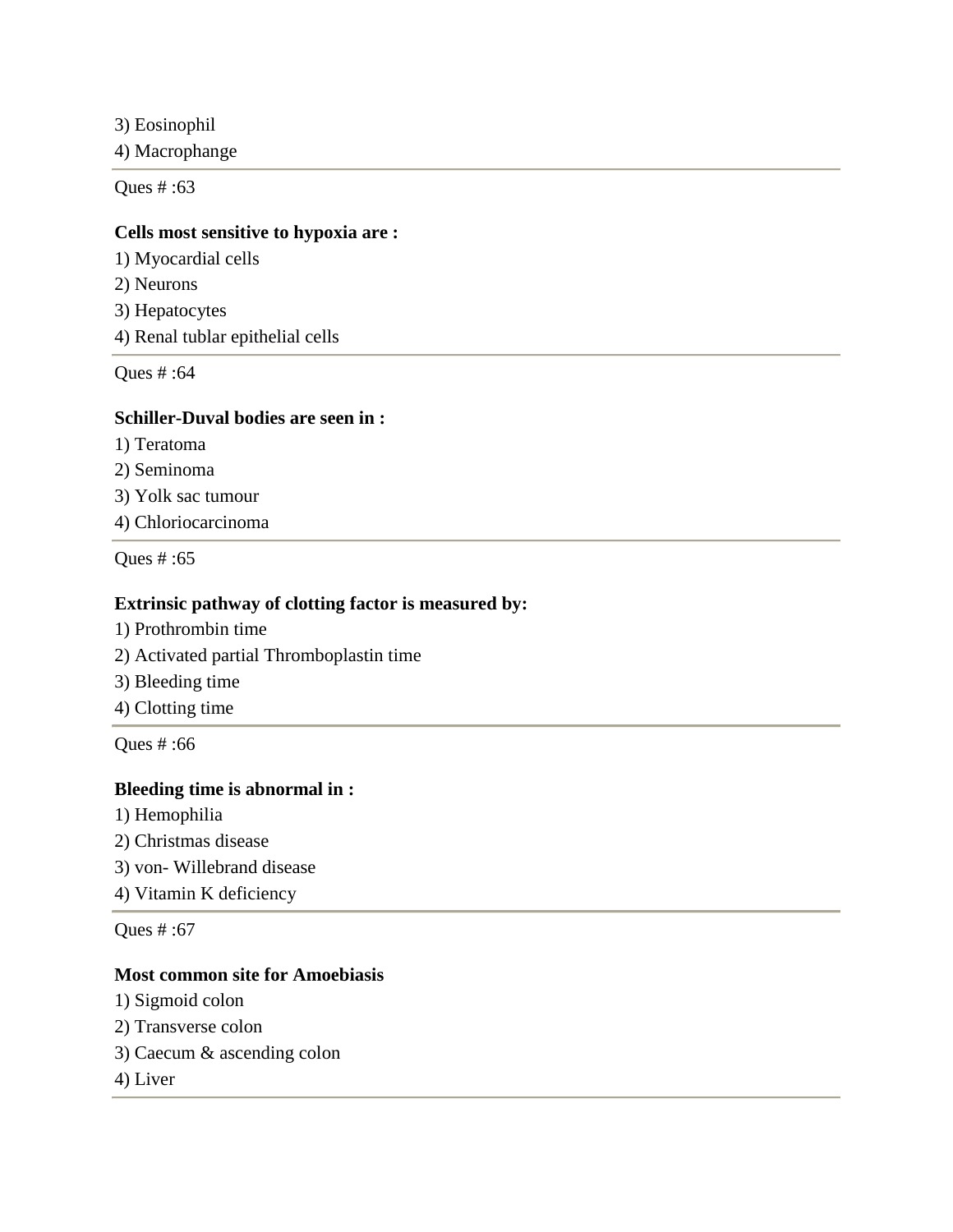### **Reed Sternberg cells are seen in :**

- 1) Hodgkins disease 2) Sickle cell anemia
- 3) Thalassemia
- 4) CML

Ques # :69

## **Disseminated intravascular coagulation (DIC) is seen in**

- 1) Acute Promyelocytic Leukemia
- 2) Acute Myelomonocytic Leukemia
- 3) Autoimmune hemolytic Anemia

4) CML

Ques # :70

## **Wire loop lesions are seen in :**

1) SLE

- 2) Diabetic nephropathy
- 3) Benign nephrosclerosis

4) Wegeners granulomatosis

Ques # :71

## **Most common viral antigen used for diagnosis of HIV in blood before transfuion is :**

1) P24

2) P17

3) P7

4) P14

Ques # :72

## **Ringed Sideroblast are seen in:**

1) Iron deficiency anemia

- 2) Myledysplastic syndrome
- 3) Thalassemia

4) Anemia of chronic disease

Ques # :73

## **Autoimmune hemolytic anemia is seen in :**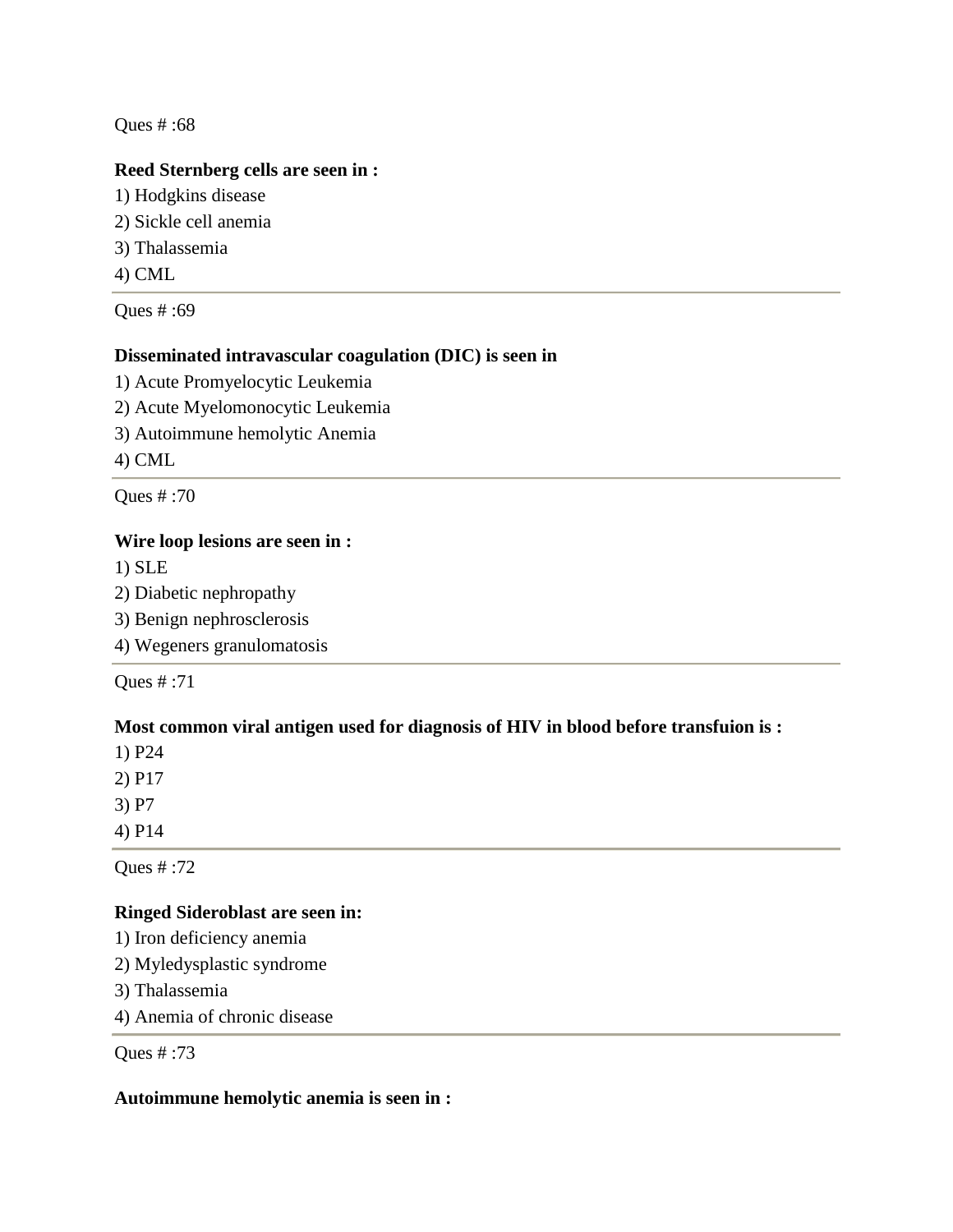1) ALL 2) AML 3) CLL 4) CML

Ques # :74

### **All are true about hashimoto's thyroiditis except:**

1) Follicular destruction

2) Lymphocytic infiltration

3) Oncocytic Metaplasia

4) Orphan annie Eye Nucleus

Ques # :75

## **Calcitonin is a marker of thyroid**

1) Papillary carcinoma

2) Medullary carcinoma

3) Anaplastic carcinoma

4) Adeno carcinoma

Ques # :76

### **Which of the following stains is used to detect Lipid in frozen section biopsy in histopathology laboratory**

1) PAS 2) NSE

3) Oil Red O

4) Silver Methanemine

Ques # :77

## **Most common salivary gland tumour in adult is :**

1) Mucoepidermoid Carcinoma

- 2) Lymphoma
- 3) Plemorphic adenoma
- 4) None

Ques # :78

## **Commonest cause of cerebral infarction is :**

1) Arterial thombosis

2) Arteritis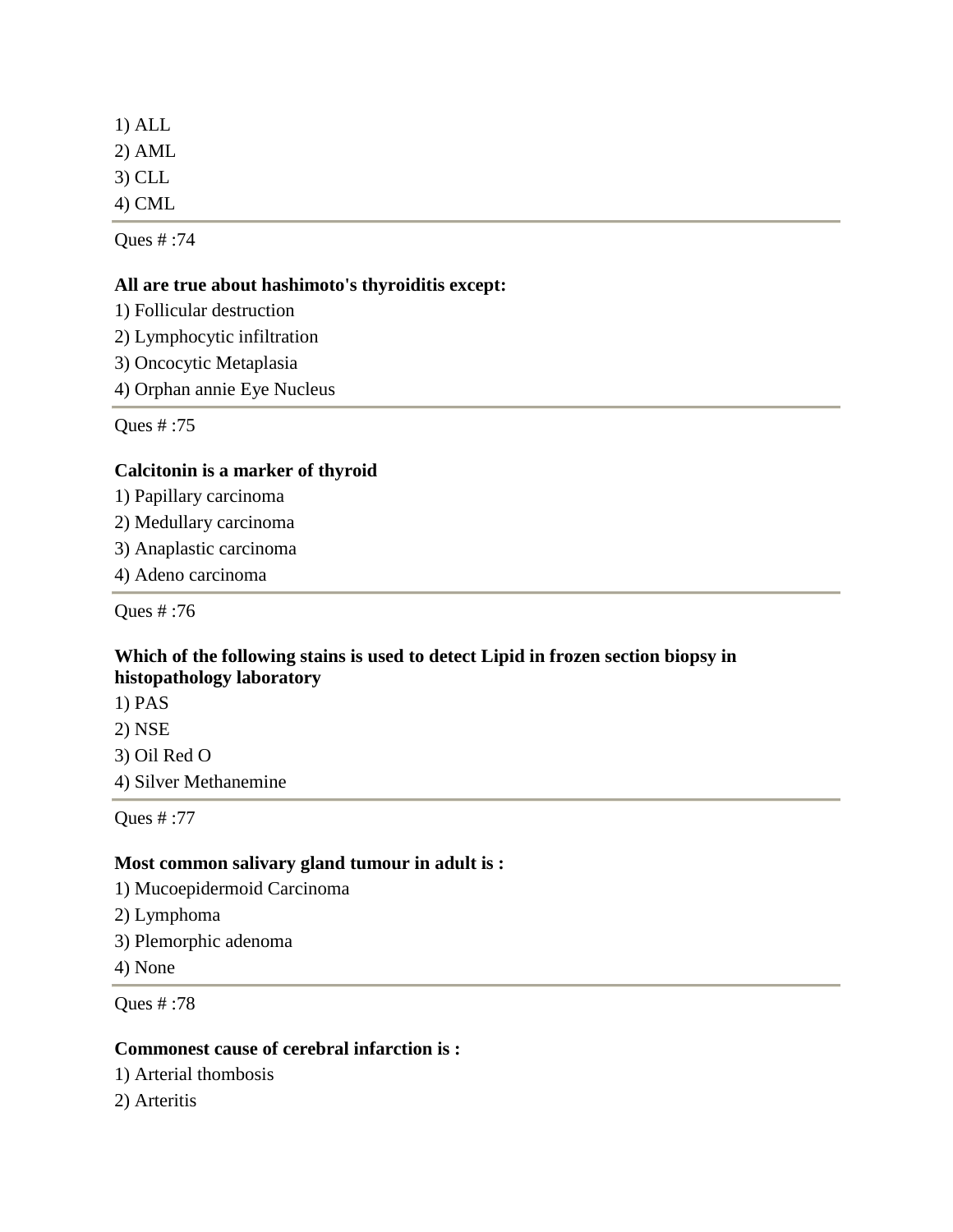3) Venous thombosis

4) Embolism

Ques # :79

#### **Most common site of Berry's Aneurysm is**

1) Basilar artery

2) Anterior Communicating artery

3) Posterior Communicating artery

4) Posterior Cerebral artery

Ques # :80

### **Most common CNS tumour is**

1) Astrocytoma

2) Medulloblastoma

3) Meningioma

4) Oligodendroglioma

Ques # :81

### **Aschoff's nodule is seen in :**

1) Subacute Bacterial Endocarditis

- 2) Libman Sacks Endocarditis
- 3) Rheumatic carditis
- 4) Non bacterial thrombotic Endocarditis

Ques # :82

### **Troponin-T is a marker of :**

- 1) Renal disease
- 2) Muscular dystrophy
- 3) Cirrhosis of liver
- 4) Myocardial infraction

Ques # :83

### **Medial calcification is seen in :**

- 1) Atherosclerosis
- 2) Arteriosclerosis
- 3) Monckenberg sclerosis
- 4) Dissecting Aneurysm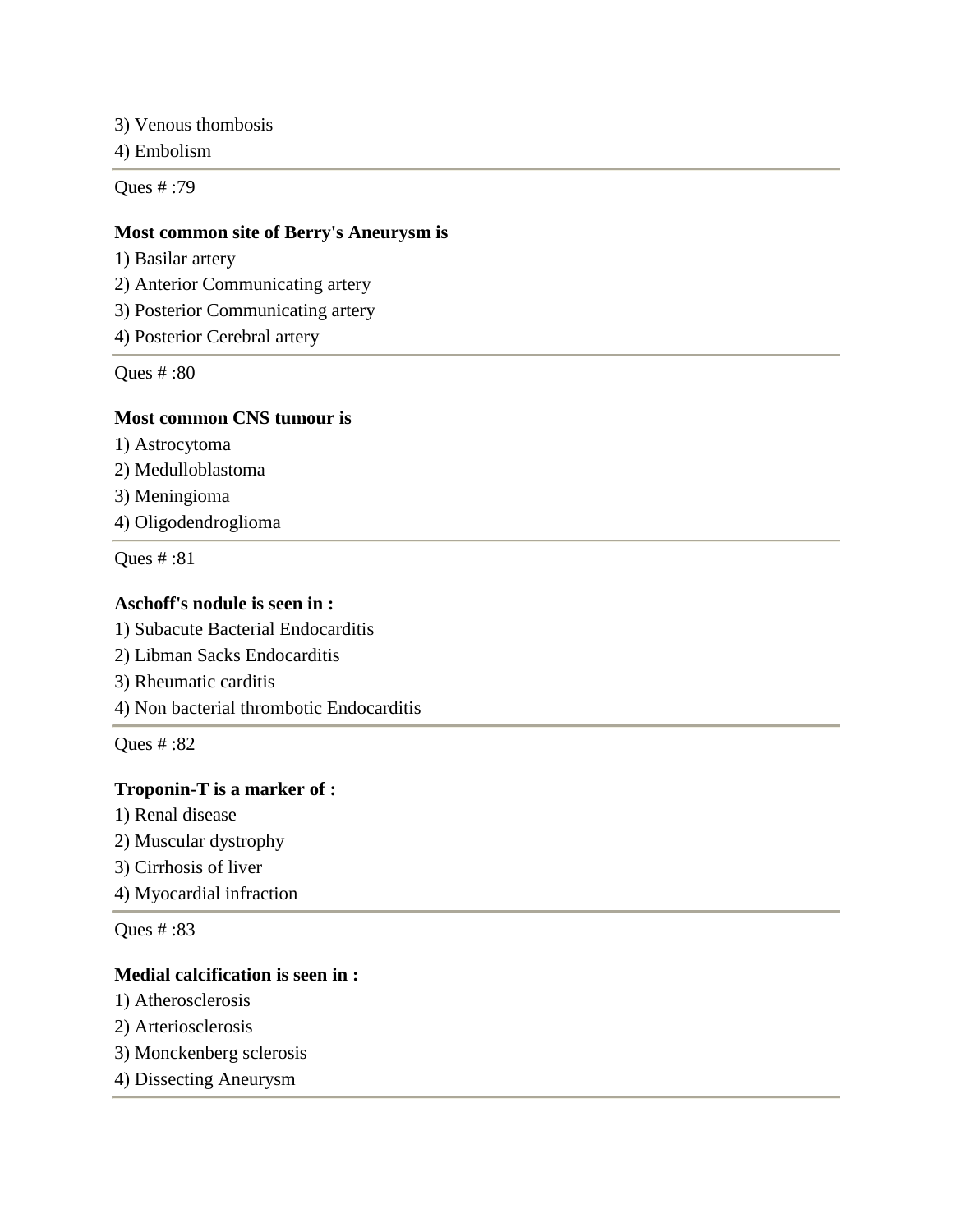### **Lung cancer is most commonly associated with**

- 1) Asbestosis 2) Silicosis
- 3) Berylliosis
- 4) Coal worker pneumoconiosis

Ques # :85

## **In Philadelphia chromosome the defect is in**

- 1) Short arm of chromosome 22
- 2) Long arm of chromosome 22
- 3) Short arm of chromosome 9
- 4) Chromosome 21

Ques # :86

### **Bence Jones Protein are**

- 1) Light chain
- 2) Heavy chain
- 3) Medium chain
- 4) All of these

Ques # :87

## **Skip lesions are seen in:**

- 1) Ulcerative Colitis
- 2) Carcinoid syndrome
- 3) Crohn's disease
- 4) Whipple's disease

Ques # :88

## **Which of the following having 90% association with HLAB27**

- 1) Ankylosing Spondylitis
- 2) Psoriasis
- 3) Rheumatic arthritis
- 4) Reiter syndrome

Ques # :89

### **Nutmeg liver is seen in:**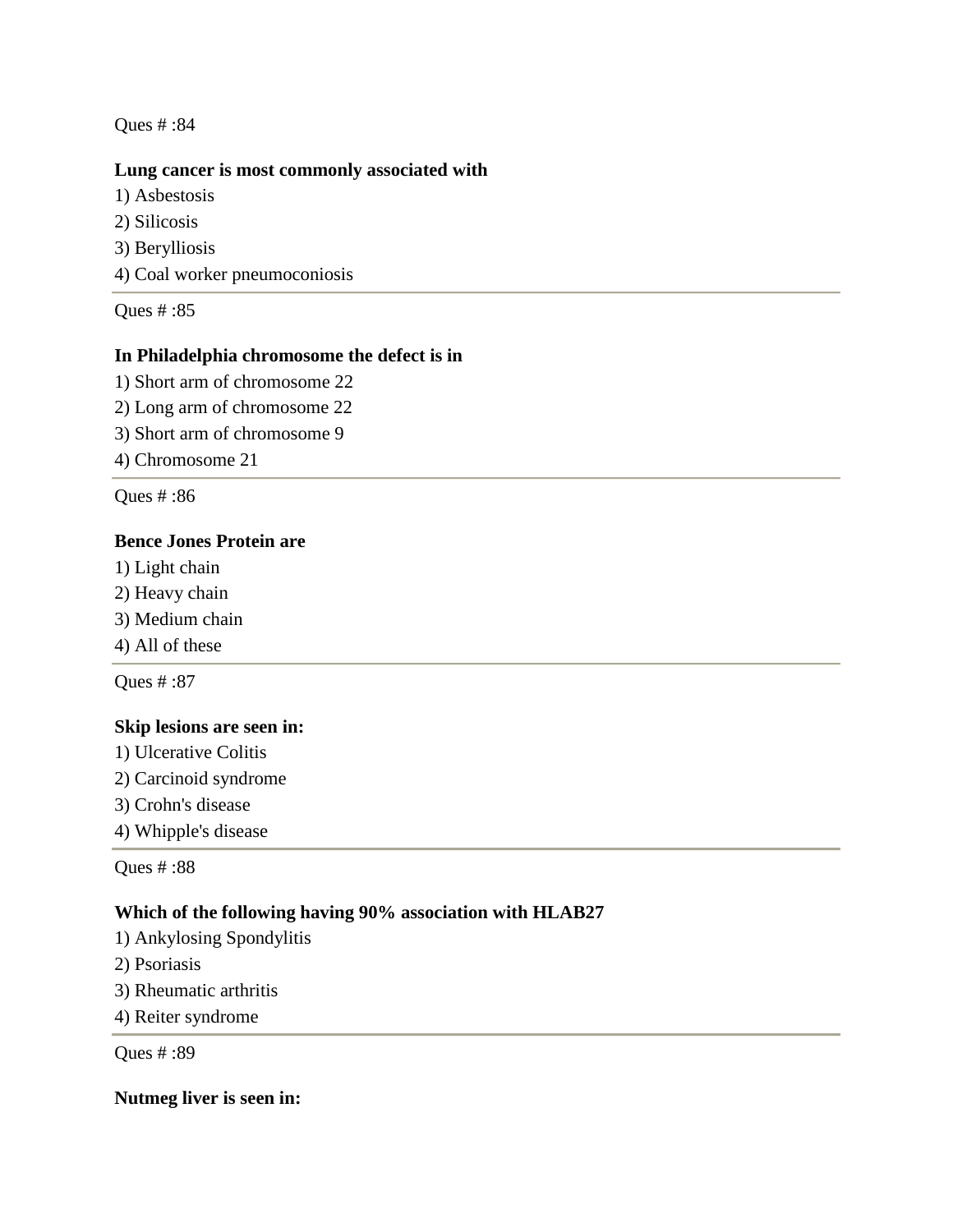- 1) Right sided heart failure
- 2) Left sided heart failure
- 3) High pulmonary pressure
- 4) Low pulmonary pressure

### **Hepatitis E is transmitted by:**

- 1) Blood
- 2) Faeco-oral
- 3) Venereal
- 4) All of these

Ques # :91

### **Varocay bodies are seen in**

- 1) Meningioma
- 2) Hemangioma
- 3) Glioma
- 4) Schwannoma

Ques # :92

#### **Gleason's classification is used for**

- 1) Carcinoma breast
- 2) Carcinoma prostate
- 3) Carcinoma pancreas
- 4) Carcinoma rectum

Ques # :93

## **Fat embolism is commonly seen in :**

- 1) Head injury
- 2) Long bone fracture
- 3) Drowning
- 4) Hanging

Ques # :94

## **Lines of Zahn are found in:**

- 1) Thrombus
- 2) Postmortem clot
- 3) Infarct tissue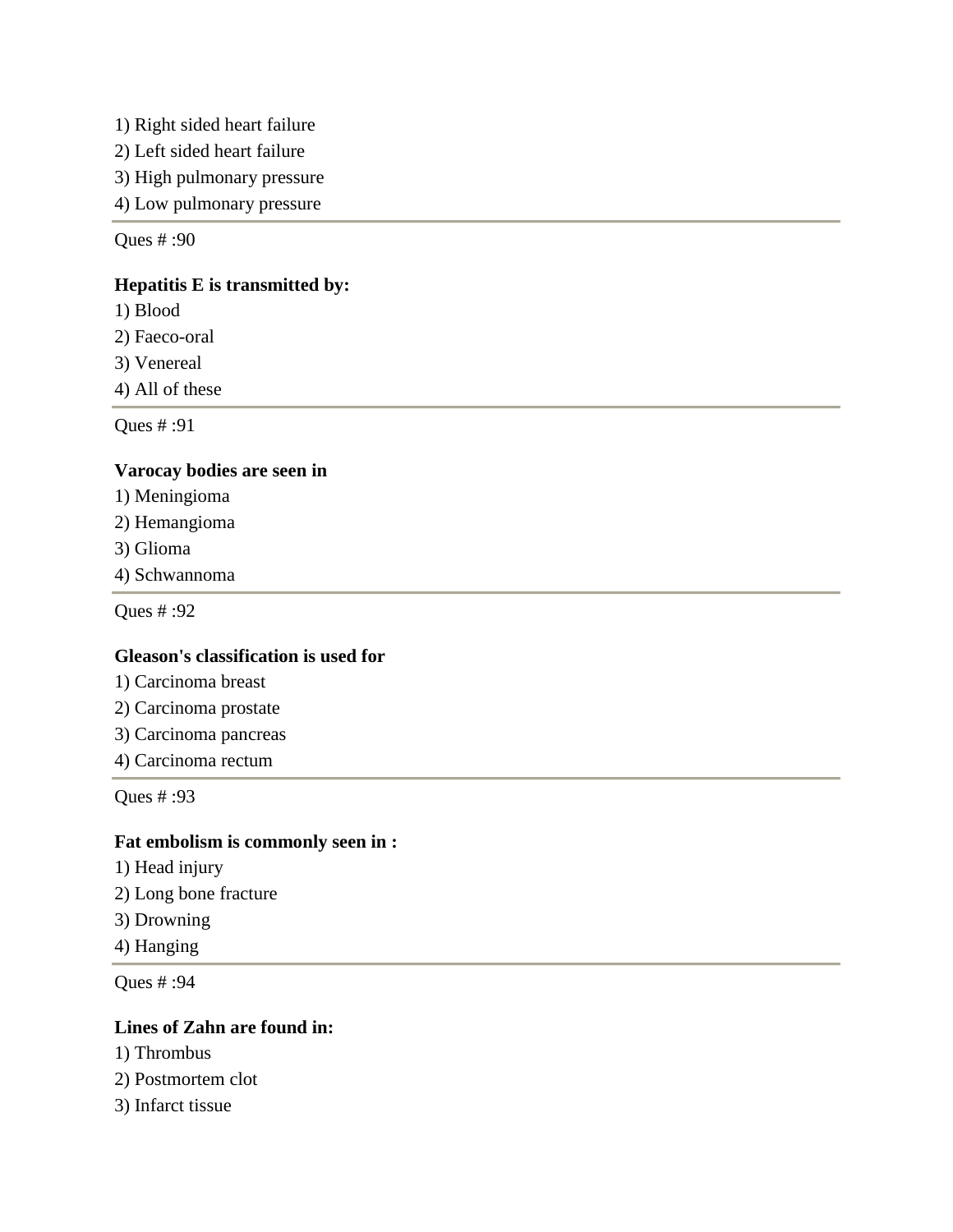4) All of these

Ques # :95

### **Which of the following is an autosomal recessive condition**

1) Ataxia Telangectasia

- 2) Neurofibromatosis
- 3) Peutz Jeghers syndrome
- 4) Tuberous sclerosis

Ques # :96

#### **The classic Karyotype of Klinefelter's syndrome is:**

1) 47XXY 2) 48XXXX 3) 45XO 4) 46XY/47XXY

Ques # :97

### **BRCA1 gene is located on**

- 1) Chromosome 13
- 2) Chromosome 11
- 3) Chromosome 17
- 4) Chromosome 22

Ques # :98

### **Retinoblastoma is assciated with which of the following tumor**

- 1) Osteoclastoma
- 2) Hepatocellular carcinoma
- 3) Squamus carcinoma
- 4) Osteosarcoma

Ques # :99

#### **Heart failure cells are seen in following organ**

- 1) Kidney
- 2) Heart
- 3) Lungs
- 4) Brain